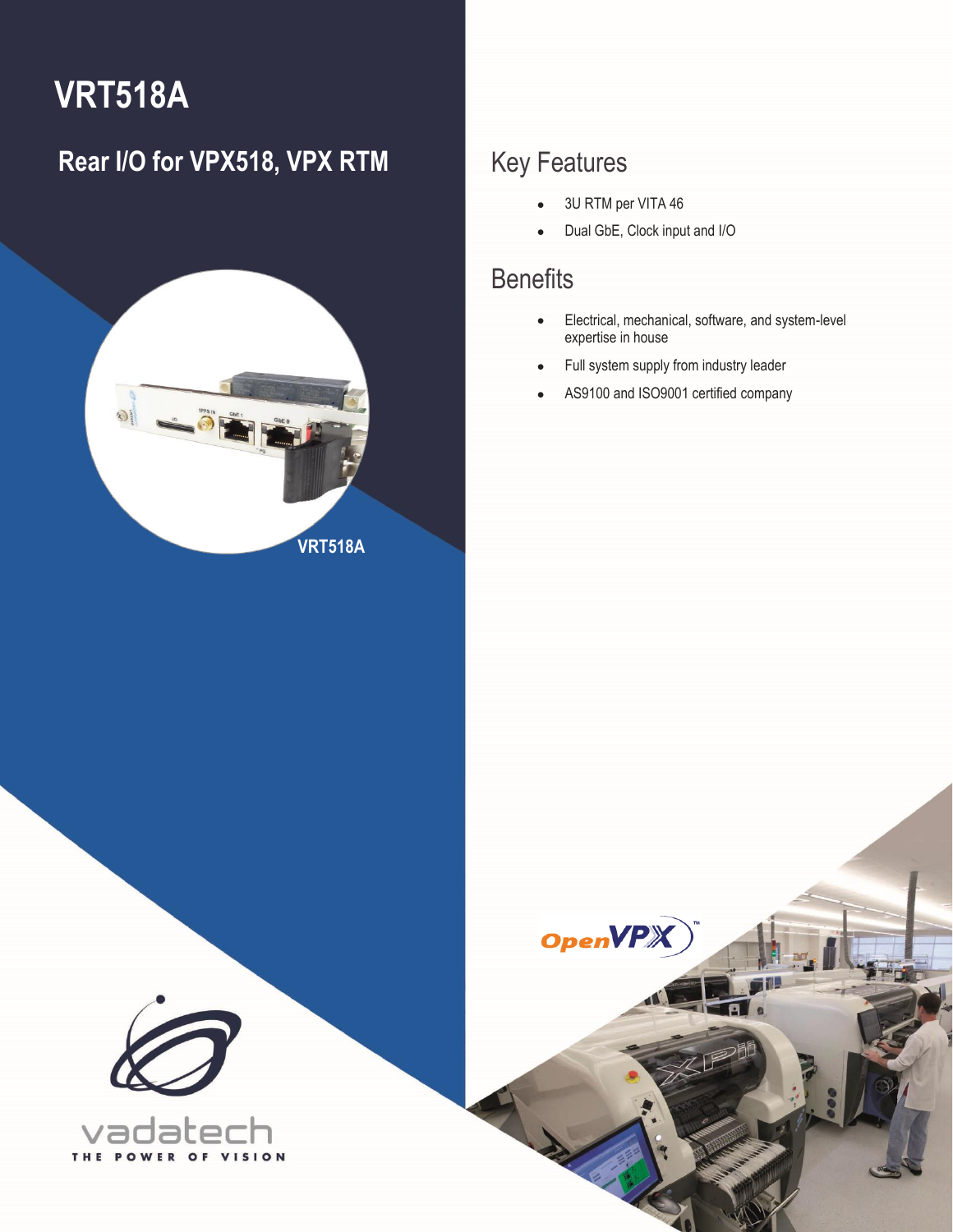# **VRT518A**

The VRT518A is a 3U VPX Rear Transition Module providing I/O expansion for use with the VPX518.

Dual GbE (UTP) are routed from RP1 to back panel RJ-45. The 1PPS input signal is routed from the backplane to the RTM.

The high speed I/O connector supports general purpose and serial interfaces routed from RP2 LVDS. This section of the board can be customized for specific customer requirements, contact VadaTech sales for details.



*Figure 1: VRT518A*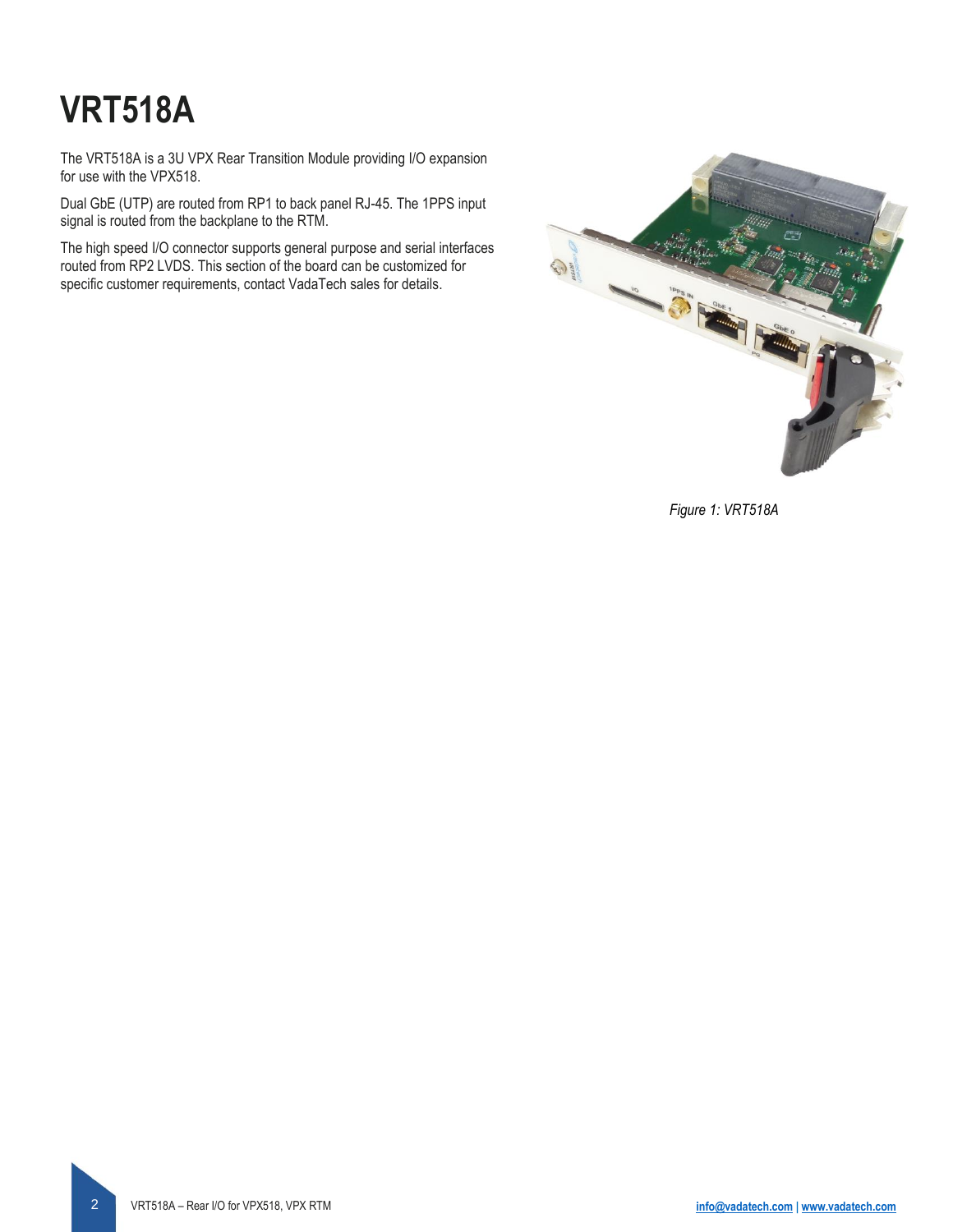### Block Diagram





### Back Panel



#### *Figure 3: VRT518A Back Panel*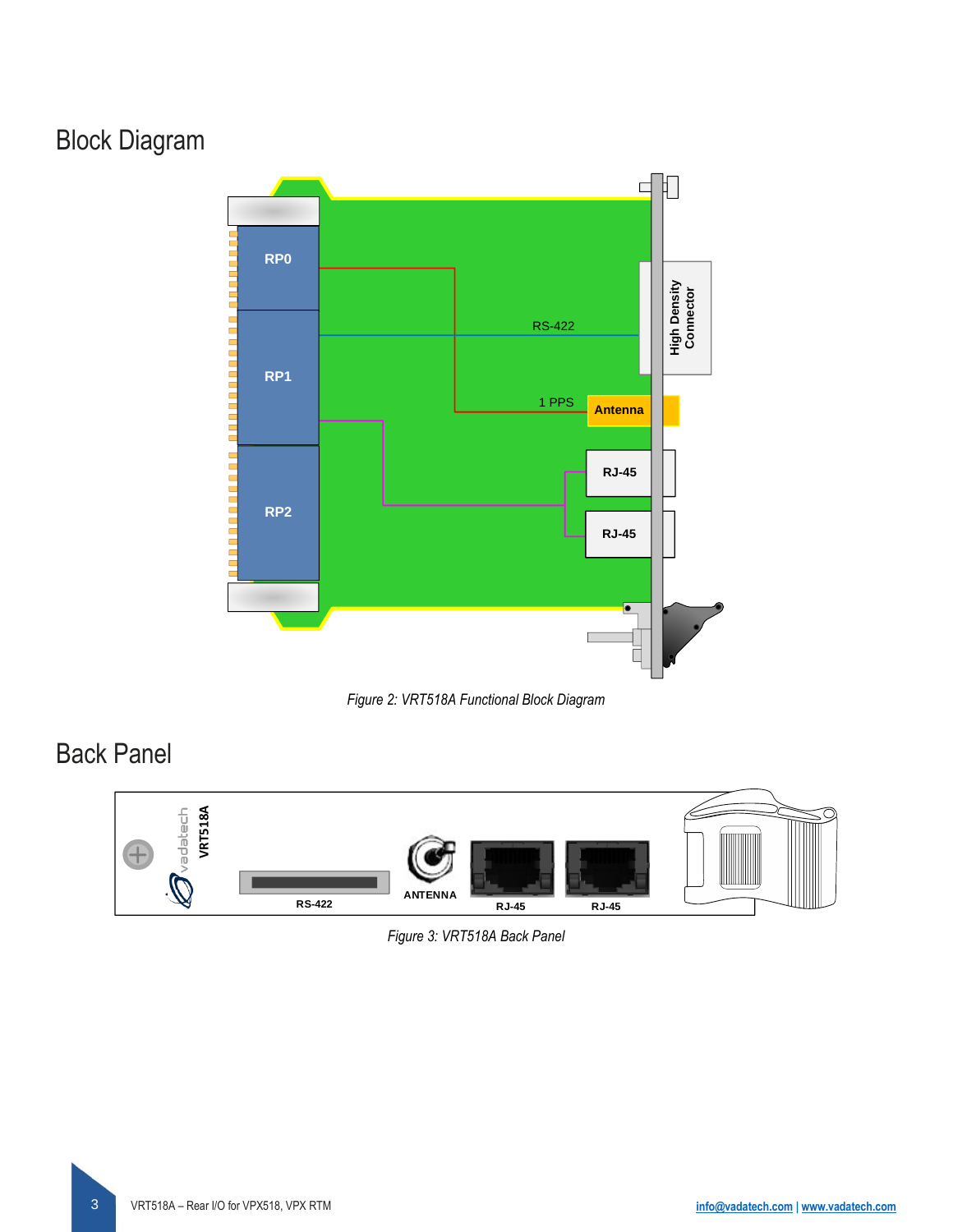### **Specifications**

<span id="page-3-0"></span>

| <b>Architecture</b>   |                       |                                                                           |  |  |  |
|-----------------------|-----------------------|---------------------------------------------------------------------------|--|--|--|
| <b>Physical</b>       | <b>Dimensions</b>     | 3U RTM, 1" pitch                                                          |  |  |  |
| <b>Configuration</b>  |                       |                                                                           |  |  |  |
| Power                 | <b>VRT518A</b>        | 3W                                                                        |  |  |  |
| <b>Rear Panel</b>     | <b>Connectors</b>     | 1 PPS, Co-ax                                                              |  |  |  |
|                       |                       | Dual GbE, RJ-45                                                           |  |  |  |
|                       |                       | GPIO/Serial, Oculink                                                      |  |  |  |
| <b>VPX Interfaces</b> | <b>Slot Profiles</b>  | See Ordering Options                                                      |  |  |  |
|                       | <b>Backplane</b>      | RP0: 1 PPS                                                                |  |  |  |
|                       |                       | RP1: Dual GbE                                                             |  |  |  |
|                       |                       | <b>RP1: I/O</b>                                                           |  |  |  |
|                       | <b>Power Supplies</b> | RP0: VS1 = 12V                                                            |  |  |  |
| <b>Other</b>          |                       |                                                                           |  |  |  |
| <b>MTBF</b>           |                       | MIL Hand book 217-F@ TBD hrs                                              |  |  |  |
| <b>Certifications</b> |                       | Designed to meet FCC, CE and UL certifications, where applicable          |  |  |  |
| <b>Standards</b>      |                       | VadaTech is certified to both the ISO9001:2000 and AS9100B:2004 standards |  |  |  |
| <b>Warranty</b>       |                       | Two (2) years, see VadaTech Terms and Conditions                          |  |  |  |

#### **INTEGRATION SERVICES AND APPLICATION-READY PLATFORMS**

VadaTech has a full ecosystem of OpenVPX, ATCA and MTCA products including chassis platforms, shelf managers, AMC modules, Switch and Payload Boards, Rear Transition Modules (RTMs), Power Modules, and more. The company also offers integration services as well as preconfigured Application-Ready Platforms. Please contact VadaTech Sales for more information.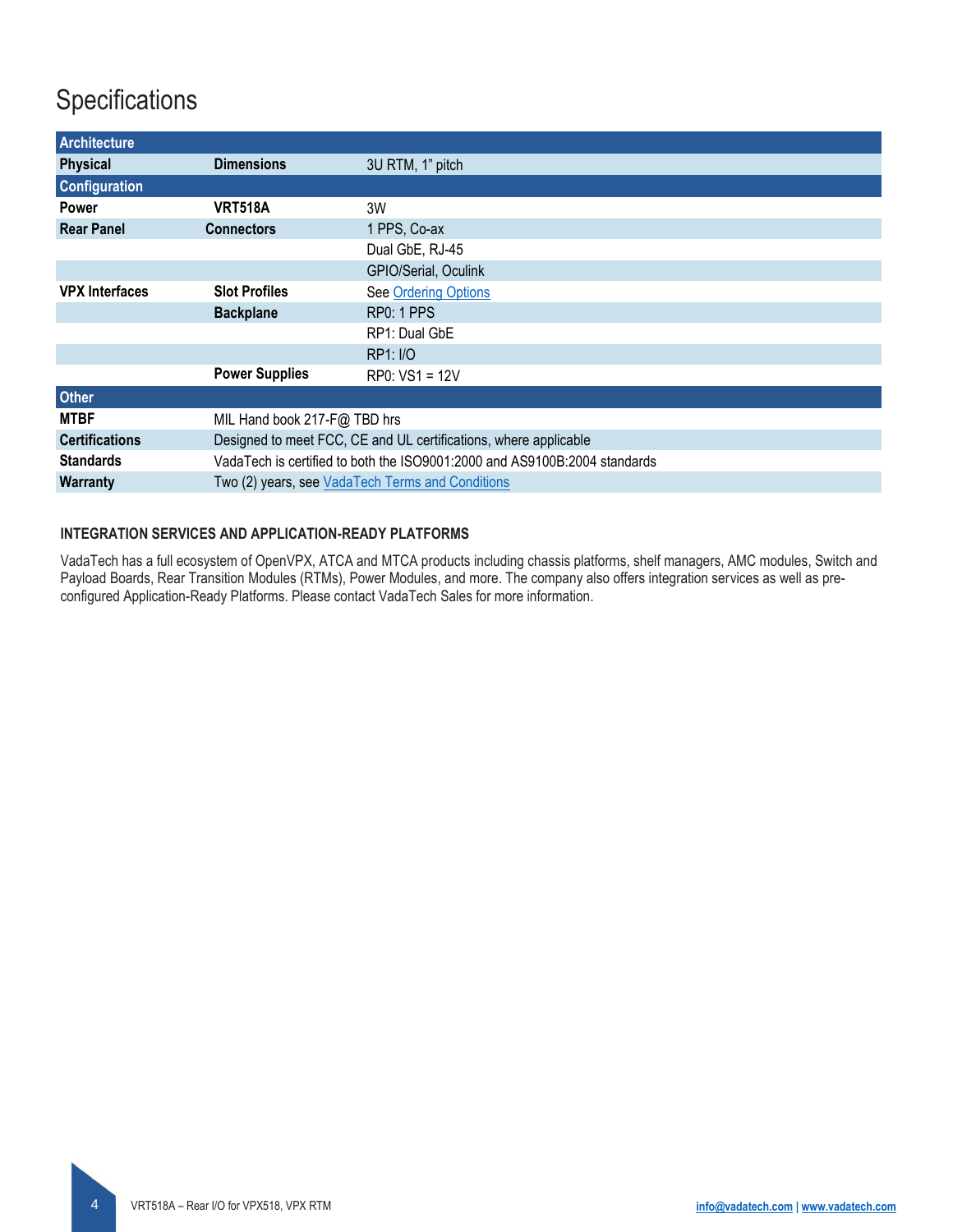### Ordering Options

### **VRT518A – 000-000-GHJ**

|  | <b>G</b> = Applicable Slot Profiles                                             |
|--|---------------------------------------------------------------------------------|
|  | $0 = 5$ HP                                                                      |
|  | $H =$ Environmental                                                             |
|  | See Environmental Specification                                                 |
|  | J = Conformal Coating                                                           |
|  | $0 = No$ coating<br>1 = Humiseal 1A33 Polyurethane<br>2 = Humiseal 1B31 Acrylic |

### <span id="page-4-0"></span>**Environmental Specification**

|                              | Air Cooled             |                         | <b>Conduction Cooled</b> |                                               |                                               |
|------------------------------|------------------------|-------------------------|--------------------------|-----------------------------------------------|-----------------------------------------------|
| <b>Option H</b>              | $H = 0$                | $H = 1$                 | $H = 2$                  | $H = 3$                                       | $H = 4$                                       |
| <b>Operating Temperature</b> | $AC1* (0°C to +55°C)$  | $AC3*$ (-40°C to +70°C) | $CC1* (0°C to +55°C)$    | $CC3*$ (-40 $^{\circ}$ C to +70 $^{\circ}$ C) | $CC4*(-40^{\circ}C \text{ to } +85^{\circ}C)$ |
| <b>Storage Temperature</b>   | $C1*$ (-40°C to +85°C) | $C3*$ (-50°C to +100°C) | $C1*$ (-40°C to +85°C)   | $C3*$ (-50°C to +100°C)                       | $C3*$ (-50°C to +100°C)                       |
| <b>Operating Vibration</b>   | V2* (0.04 g2/Hz max)   | V2* (0.04 g2/Hz max)    | V3* (0.1 g2/Hz max)      | $V3*$ (0.1 g2/Hz max)                         | V3 (0.1 g2/Hz max)                            |
| <b>Storage Vibration</b>     | OS1* (20g)             | $OS1*(20g)$             | $OS2*(40g)$              | $OS2*(40g)$                                   | $OS2*(40g)$                                   |
| <b>Humidity</b>              | 95% non-condensing     | 95% non-condensing      | 95% non-condensing       | 95% non-condensing                            | 95% non-condensing                            |

Notes: **\***Nomenclature per ANSI/VITA 47. Contact local sales office for conduction cooled (H = 2, 3, 4)

### Related Products





- Xilinx Zynq-7000 FPGA in FFG-900 package (XC7Z100 or XC7Z045)
- Protocols such as PCIe, SRIO, 10GbE/40Gbe, etc. are FPGA programmable

#### VPX754

- 
- 3U VPX module Intel 5th Generation Xeon D-1577, D-1548 or D-1520 (Broadwell) System-on-Chip (SoC)
- PCIe Gen3 dual x4 or single x8
- Front-panel video out via micro HDMI

#### VTX870



- Open VPX benchtop development platform
- Dedicated Switch/management slot
- Up to five 3U VPX payload slots